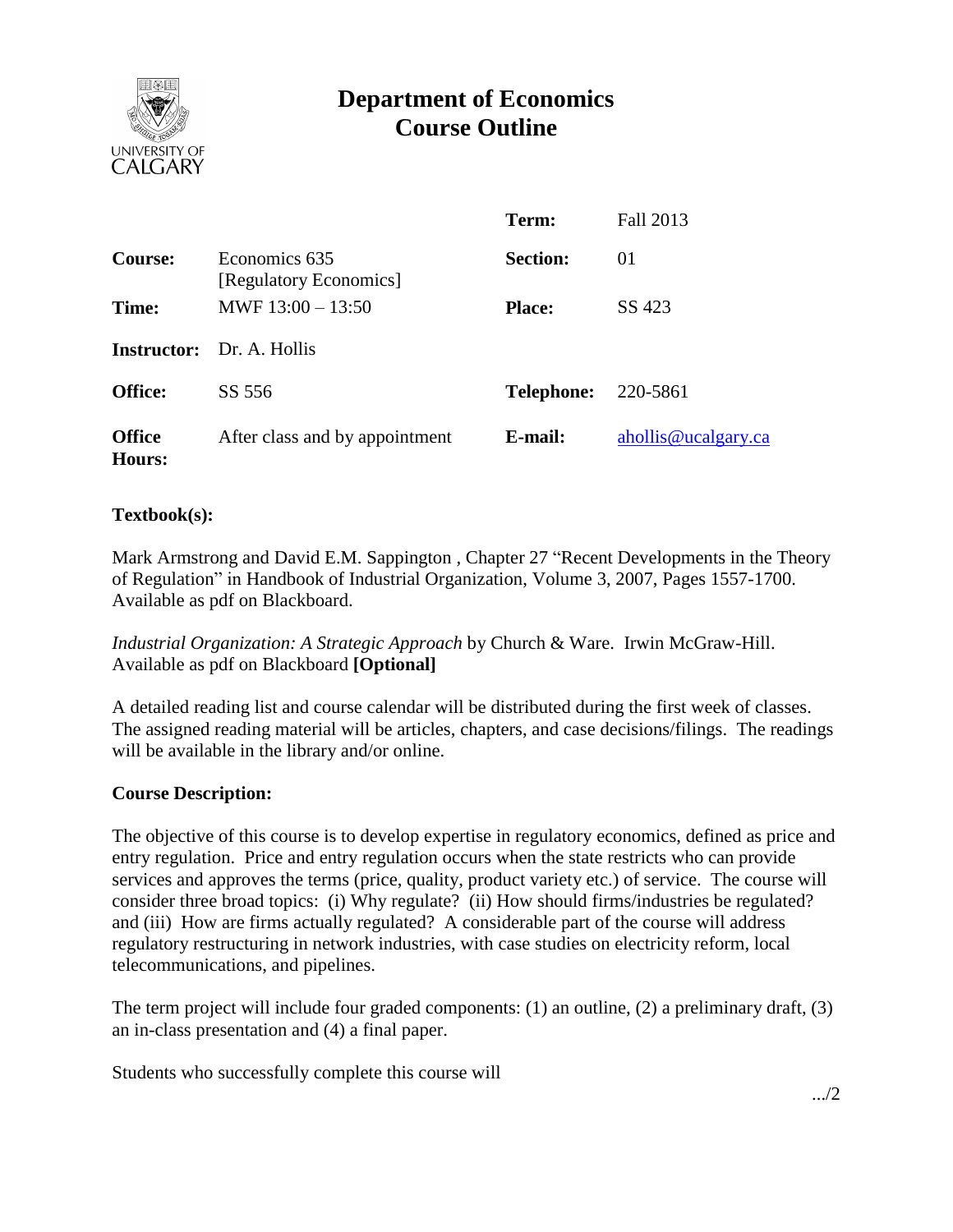- (i) Understand and appreciate the history, rationale, and functioning of regulatory institutions.
- (ii) Understand and appreciate key principles, theories and ideas in the regulatory economics literature.
- (iii) Be able to apply the key principles in the regulatory literature to analyze, critique, and craft regulatory institutions and policies.
- (iv) Develop skills in researching, writing, and presenting analysis of regulatory issues.

# **Brief Course Outline:**

- 1. Why Regulate? The Rationale for Regulation and Theories of Regulation
- 2. Optimal Pricing of Natural Monopoly
- 3. Regulation Under Asymmetric Information
	- a. Unknown marginal costs
	- b. Dynamic considerations
	- c. Auditing
	- d. Yardstick competition
- 4. Introducing Competition into Network Industries
- 5. Exploration of a specific industry (to be determined)

If students indicate an interest, other topics may be considered. Students wishing to take the course and interested in a particular regulatory topic should contact me as early as possible.

## **Grade Determination and Final Examination Details:**

| Assignment 1             | 5%   |
|--------------------------|------|
| Assignment 2             | 5%   |
| Midterm                  | 15%  |
| Term Project             | 50%  |
| <b>FINAL EXAMINATION</b> | 25%  |
|                          | 100% |

All components are marked on a numerical (percentage) basis. The course grade is then calculated using the weights indicated above. As a guide to determining standing, these letter grade equivalences will generally apply:

| $A+$         | 93-100 | В           | 73-76 | $\mathbf{C}$ | $60 - 62$ |
|--------------|--------|-------------|-------|--------------|-----------|
| $\mathsf{A}$ | 86-92  | - B-        | 70-72 | $D+$         | 55-59     |
| $A-$         | 80-85  | $C_{+}$     | 67-69 | $\mathbf{D}$ | 50-54     |
| $B+$         | 77-79  | $\mathbf C$ | 63-66 | - ⊢          | $<$ 50    |

Students must receive a passing grade on the final exam to pass the course. Writing quality will be a factor in the evaluation of all student work. Details on the term project will be provided in the first week of classes.